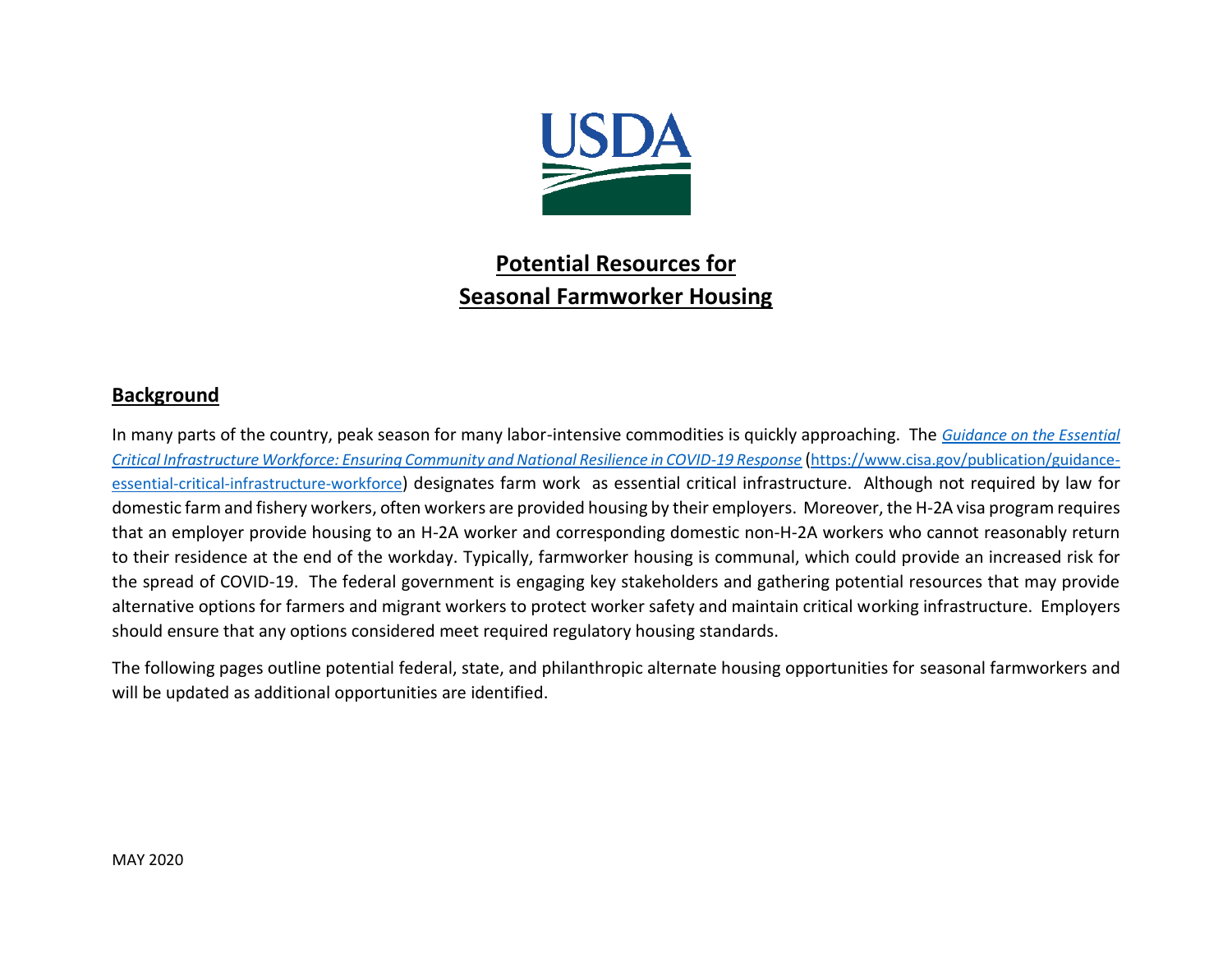| <b>Potential Alternate Housing Opportunities for Seasonal Workers</b>                                                   |                                                                                                                                                                                                                                                                                                                                                                                                                                                                                                                                                                                                                                                                                                                                                                                                                                                                                                                                       |                                                                                                                                                                                                                                                                  |  |  |
|-------------------------------------------------------------------------------------------------------------------------|---------------------------------------------------------------------------------------------------------------------------------------------------------------------------------------------------------------------------------------------------------------------------------------------------------------------------------------------------------------------------------------------------------------------------------------------------------------------------------------------------------------------------------------------------------------------------------------------------------------------------------------------------------------------------------------------------------------------------------------------------------------------------------------------------------------------------------------------------------------------------------------------------------------------------------------|------------------------------------------------------------------------------------------------------------------------------------------------------------------------------------------------------------------------------------------------------------------|--|--|
| Opportunity                                                                                                             | <b>Description</b>                                                                                                                                                                                                                                                                                                                                                                                                                                                                                                                                                                                                                                                                                                                                                                                                                                                                                                                    | <b>Associated Links</b>                                                                                                                                                                                                                                          |  |  |
| <b>HUD Community</b><br><b>Development</b><br><b>Block Grants</b><br>(CDBG) and<br><b>CDBG-CV grants</b>                | The CARES Act removed the cap on public services expenditures to prevent,<br>prepare for, and respond to coronavirus, which increases flexibility for<br>grantees and subrecipients to provide emergency grant payments to support<br>housing. Emergency grant payments cannot exceed a period of three<br>consecutive months and must be paid directly to a landlord. Other eligible<br>activities can support housing, e.g., funding rehabilitation of migrant<br>farmworker housing facilities or related infrastructure.                                                                                                                                                                                                                                                                                                                                                                                                          | https://www.hudexchange.info/programs/cdbg/diseas<br>e/<br>https://www.hud.gov/press/press_releases_media_ad<br>visories/HUD No 20 049<br>https://www.hud.gov/program offices/comm planni<br>ng/budget/fy20/ (includes CDBG-CV allocations)                      |  |  |
| <b>HUD Indian</b><br><b>Community</b><br><b>Development</b><br><b>Block Grants</b><br>(ICDBG and<br><b>ICDBG-CARES)</b> | The ICDBG is a competitive grant program for eligible Indian Tribes intended<br>for developing viable Indian and Alaska Native communities, decent housing, a<br>suitable living environment, and economic opportunities primarily low- and<br>moderate-income persons. The program regulations provide for two<br>categories of grants: Single Purpose grants, and Imminent Threat grants to<br>help respond to public health or safety of tribal residents. Additionally, the<br>CARES Act provided \$100 million in funding for ICDBG Imminent Threat<br>(ICDBG-CARES) grants to assist Indian Tribes and eligible Tribal organizations to<br>prevent, prepare for, and respond to COVID-19. HUD is accepting applications<br>for these ICDBG-CARES grants starting on June 1, 2020.                                                                                                                                               | https://www.hud.gov/program offices/public indian<br>housing/ih/grants/icdbg<br>https://www.hud.gov/program_offices/public_indian_<br>housing/ih/Covid Recovery                                                                                                  |  |  |
| <b>HUD Indian</b><br><b>Housing Block</b><br><b>Grant (IHBG and</b><br><b>IHBG-CARES)</b>                               | The Indian Housing Block Grant Program (IHBG) is a formula grant that<br>provides a range of affordable housing activities on Indian reservations and<br>Indian areas. Eligible IHBG recipients are Federally recognized Indian tribes or<br>their tribally designated housing entity (TDHE), and a limited number of state<br>recognized tribes.<br>Eligible activities include housing development, rental assistance, housing<br>services, crime prevention, necessary housing-related infrastructure, and<br>model activities that provide creative approaches to solving affordable housing<br>problems.<br>The CARES Act provided an additional \$200 million in funding for the IHBG<br>program (IHBG-CARES). HUD allocated this funding to all eligible Indian tribes<br>and TDHEs and is now in the process of making grant funding available to assist<br>Tribal communities prevent, prepare for, and respond to COVID-19. | https://www.hud.gov/program offices/public indian<br>housing/ih/grants/ihbg<br>https://www.hud.gov/program offices/public indian<br>housing/ih/Covid Recovery<br>https://www.hud.gov/sites/dfiles/PIH/documents/IHB<br>G-CARES Formula Allocations 4.3.20%20.pdf |  |  |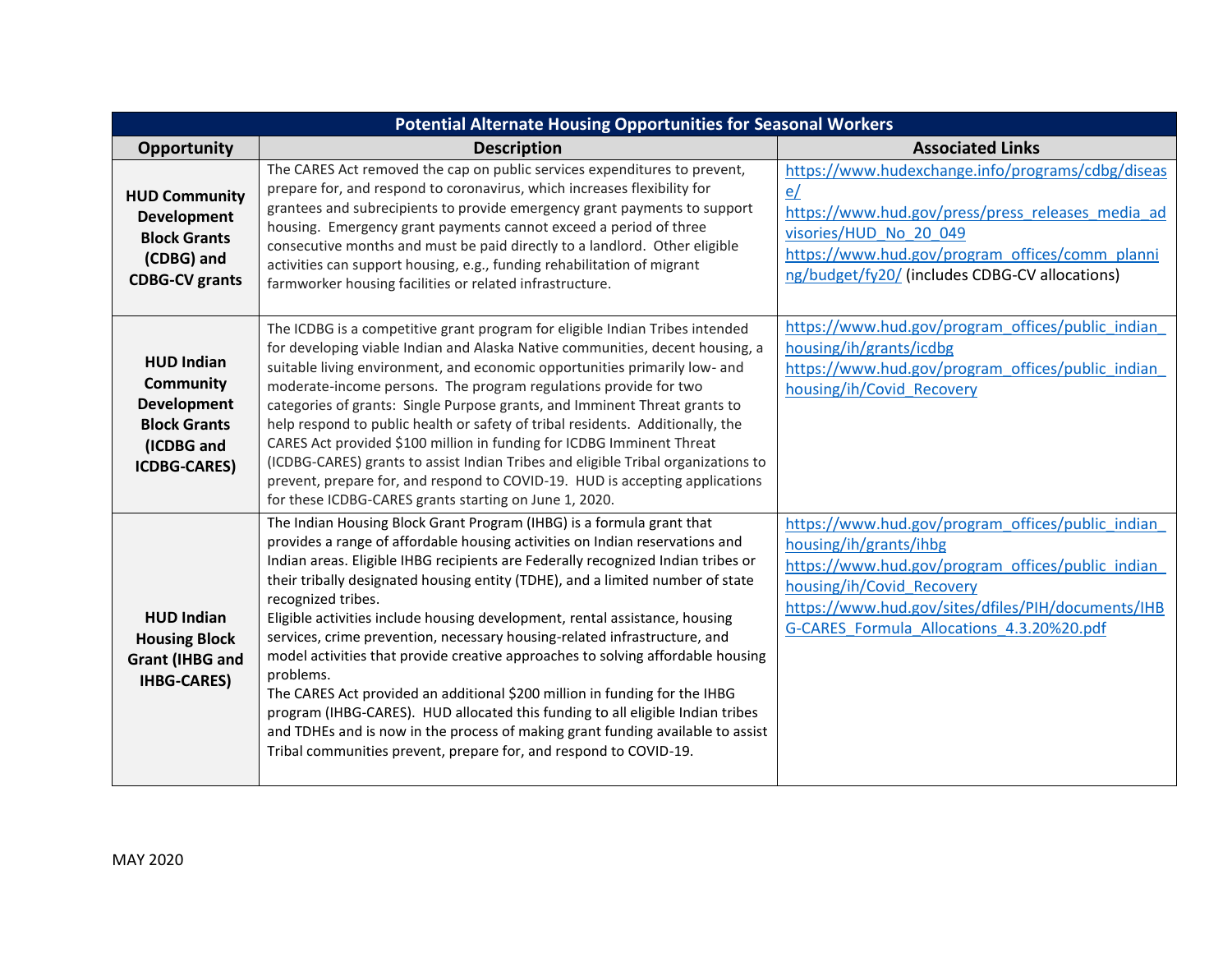| <b>Potential Alternate Housing Opportunities for Seasonal Workers (Continued)</b>                                |                                                                                                                                                                                                                                                                                                                                                                                                                        |                                                                                          |  |  |
|------------------------------------------------------------------------------------------------------------------|------------------------------------------------------------------------------------------------------------------------------------------------------------------------------------------------------------------------------------------------------------------------------------------------------------------------------------------------------------------------------------------------------------------------|------------------------------------------------------------------------------------------|--|--|
| Opportunity                                                                                                      | <b>Description</b>                                                                                                                                                                                                                                                                                                                                                                                                     | <b>Associated Links</b>                                                                  |  |  |
| <b>HUD Self-Help</b><br><b>Home Ownership</b><br>Opportunity                                                     | Authorizes HUD to make competitive grants to national and regional nonprofit<br>organizations and consortia that have experience in providing or facilitating self-help<br>housing opportunities. Grants are used by the grantee or its affiliates for eligible<br>expenses in connection with developing non-luxury housing for low-income families<br>and persons who otherwise would be unable to purchase a house. | https://www.hud.gov/hudprograms/shop                                                     |  |  |
| <b>USDA Rural</b><br><b>Housing Service</b>                                                                      | USDA's Rural Housing Service offers a variety of programs to build or improve<br>housing and essential community facilities in rural areas. Loans, grants and loan<br>guarantees for single- and multi-family housing, child-care centers, fire and police<br>stations, hospitals, libraries, nursing homes, schools, first responder vehicles and<br>equipment, housing for farm laborers and much more.              | https://www.rd.usda.gov/about-rd/agencies/rural-<br>housing-service                      |  |  |
| <b>USDA Rural</b><br><b>Development</b><br><b>Multi Family</b><br><b>Housing Programs</b>                        | USDA provides affordable multi-family rental housing in rural areas by financing<br>projects geared for low-income, elderly and disabled individuals and families as well<br>as domestic farm laborers. We extend our reach by guaranteeing loans for<br>affordable rental housing designed for low to moderate-income residents in rural<br>areas and towns.                                                          | https://www.rd.usda.gov/programs-services/all-<br>programs/multi-family-housing-programs |  |  |
| <b>USDA Rural</b><br><b>Development</b><br><b>Multi Family</b><br><b>Housing Rental</b><br>Assistance            | This program provides payments to owners of USDA-financed Rural Rental Housing<br>or Farm Labor Housing projects on behalf of low-income tenants unable to pay their<br>full rent.                                                                                                                                                                                                                                     | https://www.rd.usda.gov/programs-<br>services/multi-family-housing-rental-assistance     |  |  |
| <b>USDA Rural</b><br><b>Development</b><br><b>Farm Labor</b><br><b>Housing Direct</b><br><b>Loans and Grants</b> | Provides affordable financing to develop housing for year-round and migrant or<br>seasonal domestic farm laborers                                                                                                                                                                                                                                                                                                      | https://www.rd.usda.gov/programs-<br>services/farm-labor-housing-direct-loans-grants     |  |  |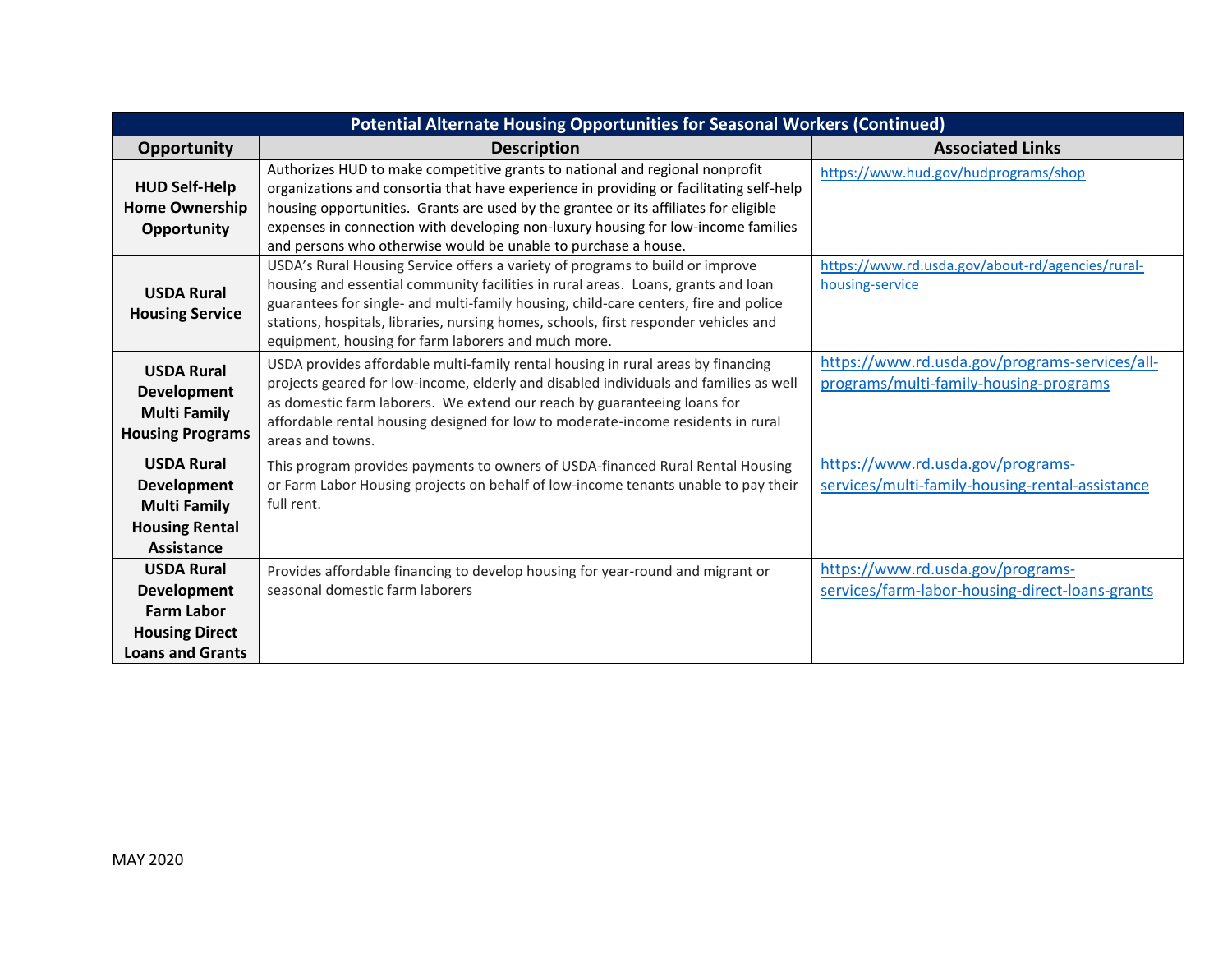| <b>Potential Alternate Housing Opportunities for Seasonal Workers (Continued)</b>                                             |                                                                                                                                                                                                                                                                                                                                                                                                                                                                                                                                                                                                                                                                                                                                                                                                                                                                                                                                                                                                                                                                                                                                                                                           |                                                                  |  |  |
|-------------------------------------------------------------------------------------------------------------------------------|-------------------------------------------------------------------------------------------------------------------------------------------------------------------------------------------------------------------------------------------------------------------------------------------------------------------------------------------------------------------------------------------------------------------------------------------------------------------------------------------------------------------------------------------------------------------------------------------------------------------------------------------------------------------------------------------------------------------------------------------------------------------------------------------------------------------------------------------------------------------------------------------------------------------------------------------------------------------------------------------------------------------------------------------------------------------------------------------------------------------------------------------------------------------------------------------|------------------------------------------------------------------|--|--|
| Opportunity                                                                                                                   | <b>Description</b>                                                                                                                                                                                                                                                                                                                                                                                                                                                                                                                                                                                                                                                                                                                                                                                                                                                                                                                                                                                                                                                                                                                                                                        | <b>Associated Links</b>                                          |  |  |
| <b>Surplus</b><br><b>Temporary</b><br>Transportable<br><b>Housing Units</b>                                                   | FEMA periodically sells surplus temporary transportable housing units<br>(TTHUs) at a fixed price or through donations to state, local, territorial,<br>and tribal governments. FEMA works with the General Services<br>Administration (GSA) to auction surplus TTHUs. If a state, local,<br>territorial, or tribal government is interested in buying FEMA TTHUs,<br>they should contact their State Agency for Surplus Property (SASP).<br>These state-run organizations coordinate with the federal program for<br>the donation or negotiated sale of federal surplus property to public, tax-<br>supported entities and eligible nonprofit tax-exempt organizations.<br>SASPs may also provide search-only access to GSAXcess, which is a web-<br>enabled platform where eligible customers can search for and select<br>personal property. Currently, FEMA has approximately 148 TTHUs for<br>sale in GSA. Additionally, several hundred recently deactivated TTHUs<br>are in the process of being readied for sale. These are located in Texas,<br>North Carolina, California, and Florida. It is the buyer's responsibility to<br>pick-up and remove the TTHU from the sales site. | https://gsaauctions.gov/gsaauctions/gsaauctions/                 |  |  |
| <b>National</b><br><b>Farmworker Jobs</b><br>Program (NFJP)<br><b>Housing Grantees</b>                                        | NFJP Housing grantees: The Department allocates funds for Housing<br>Grants for permanent housing services and temporary housing services.<br>Employers can reach out to the NFJP housing grantee in their area to see<br>if farmworkers qualify for assistance.                                                                                                                                                                                                                                                                                                                                                                                                                                                                                                                                                                                                                                                                                                                                                                                                                                                                                                                          | https://www.dol.gov/agencies/eta/agriculture/grants/housin<br>g  |  |  |
| <b>National</b><br><b>Farmworker Jobs</b><br>Program (NFJP)<br><b>Career Service and</b><br><b>Training (CST)</b><br>grantees | NFJP CST grantees may provide housing services to eligible migrant and<br>seasonal farmworkers as described in their program plan. Additionally,<br>CST grantees may provide emergency assistance, including temporary<br>housing services, to farmworkers. Under certain circumstances, NFJP<br>grantees may provide emergency assistance to H-2A Temporary<br>Agricultural Workers (H-2A workers) to address an immediate and short-<br>term need. Employers can reach out to the NFJP CST grantee in their<br>area to see if farmworkers will qualify for assistance.                                                                                                                                                                                                                                                                                                                                                                                                                                                                                                                                                                                                                  | https://www.dol.gov/agencies/eta/agriculture/career-<br>services |  |  |